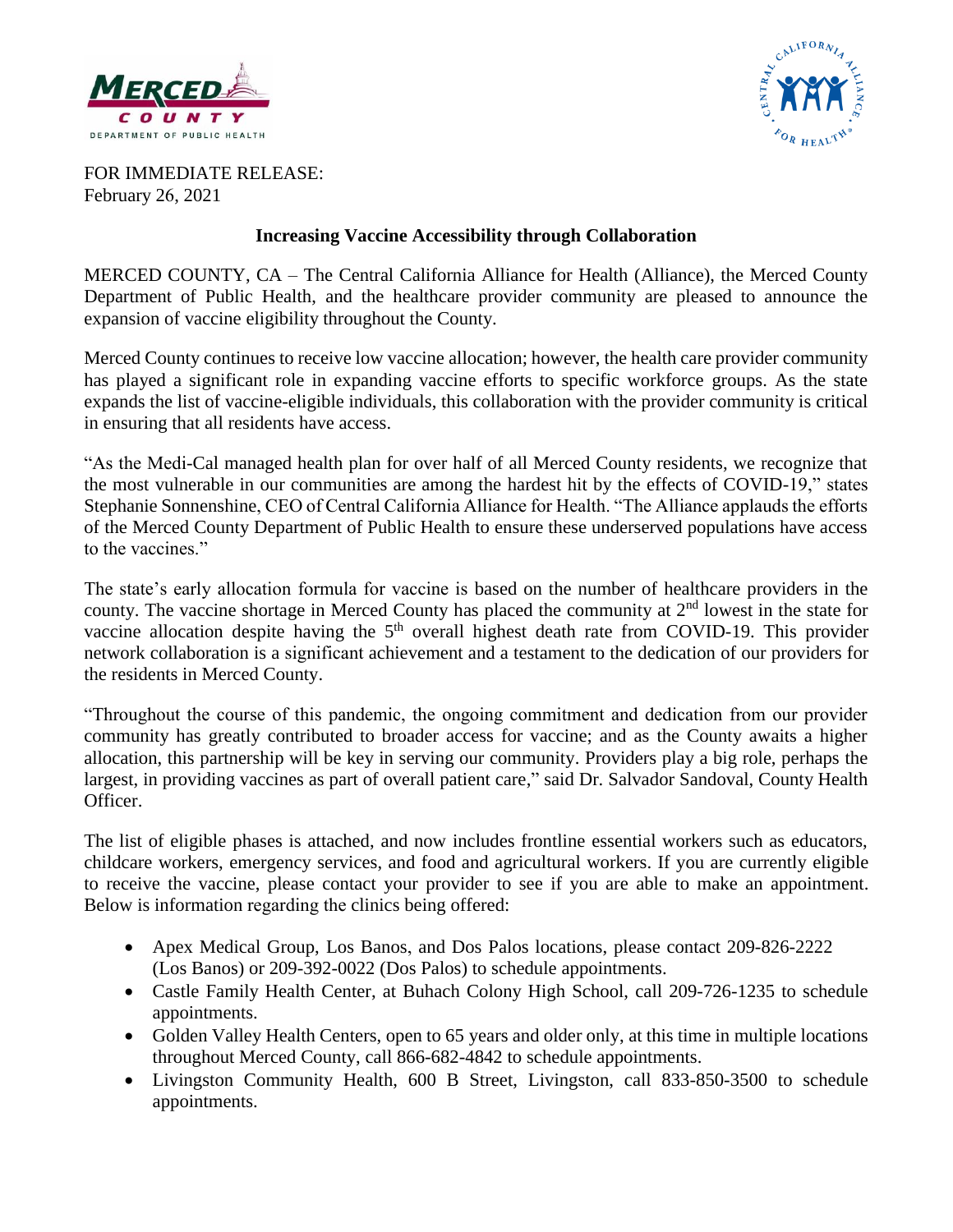- Merced Faculty Associates, open to existing MFA patients only at this time. MFA will reach out to eligible patients to schedule appointments. If you are eligible and haven't been reached, please call your primary care provider's office.
- Merced County, pop-up clinics February 27 in Hilmar and Gustine. Eligible individuals who previously registered through the [www.vaccinatemercedcounty.com](http://www.vaccinatemercedcounty.com/) website, or through the Public Health information line, will receive an email notification or be contacted by telephone with appointment options by HR Support (may come from outside the 209 area code).

"Despite low vaccine allocations from the state—our health department, healthcare providers and the Board of Supervisors are tirelessly working together to protect this community with scheduling an additional 6,000 doses of vaccine this week—that is a significant achievement. Furthermore, I cannot fail to mention the assistance we've received from our Congressman, Senator and Assemblyman," said Chairman Daron McDaniel of the Merced County Board of Supervisors. "The ability of our local providers to step up and vaccinate our residents is nothing short of extraordinary."

To receive e-mail notifications when additional Merced County vaccine clinics become available, register at [www.vaccinatemercedcounty.com.](http://www.vaccinatemercedcounty.com/) Anyone who does not have access to a computer or internet can call the Public Health Information Line at 209-381-1180 to request notifications for future vaccine clinic appointments (on a first come, first served basis). As a reminder, it is still a **local and statewide mandate** to wear a cloth face covering inside of, or in line to enter any indoor public space, or when unable to maintain six feet of social distance outside.

###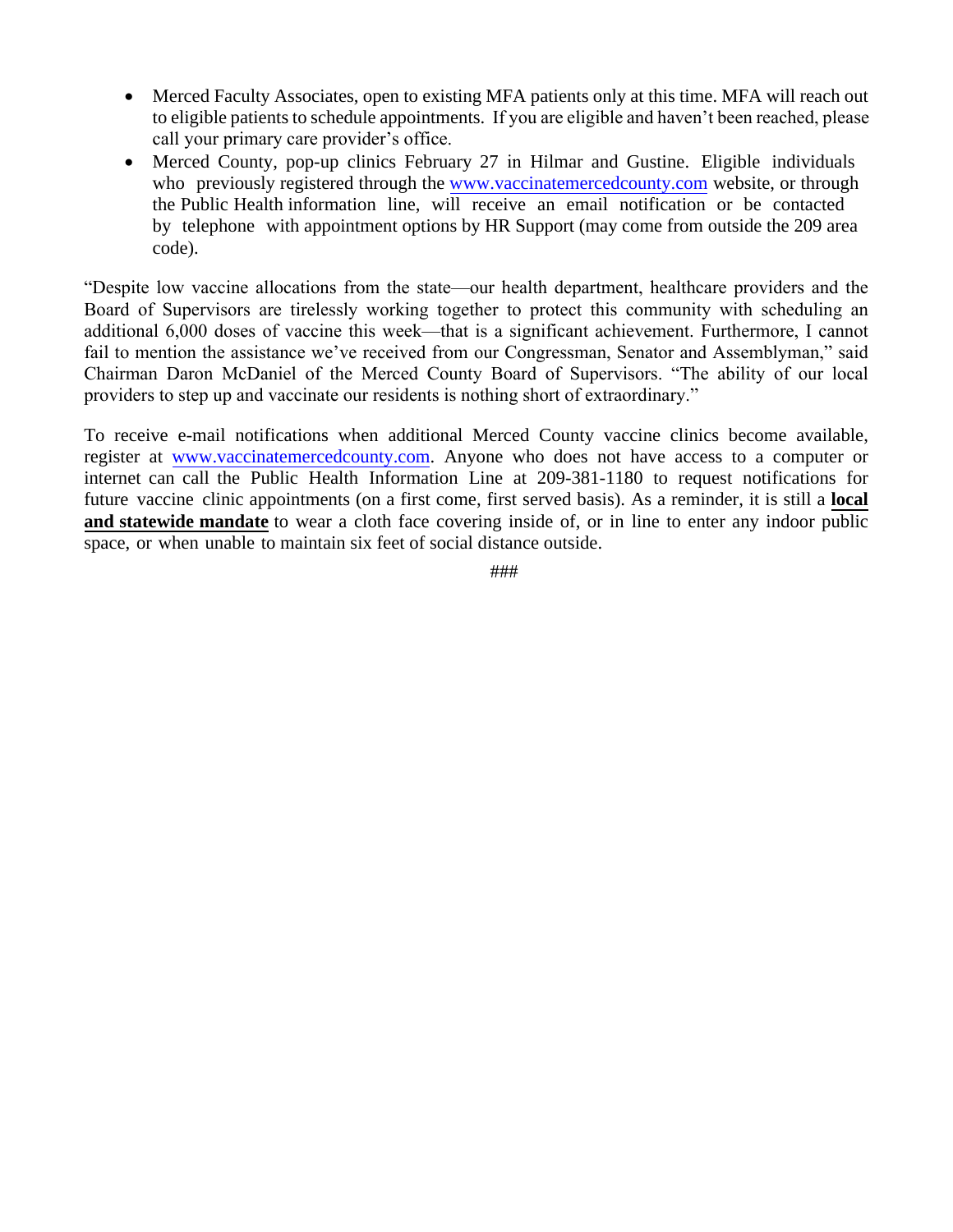### Phase 1A

#### **Persons 65 years and older**

**Persons16-49 years old with high risk health conditions**



**Othersectors notincluded may be added to a comparable phase.**

**These proposed allocations are based on recommendations by the CDC and ACIP**

**For more information, visit www.vaccinatemercedcounty.com**



**The supply of COVID-19 vaccine is limited, which means that the vaccine will be offered to different groups of people in different phases, starting with our healthcare workers. As more vaccines become** available, it will be offered to everyone. Below is a list of groups that will be offered the vaccine in **phases, according to their risk of exposure.**

- Intermediate care facilities for personswho need noncontinuous nursing supervision and supportive care
- Home health care and in-home supportive services



- Public Health field staff
- Primary care clinics, including federally qualified health centers, rural health centers, correctional facility clinics, and urgent care clinics

Specialty clinics (i.e. optometry, cardiology, neurology, outpatient, surgery, physical therapy, etc.)

Pharmacy staff not working in settings at higher tiers

#### **Tier1:**

- Acute care, psychiatric and correctional facility hospitals
- Skilled nursing facilities, assisted living facilities, and similar settings for older or medically vulnerable individuals



Sectors: education, childcare, emergency services(such as lawenforcement), and food and agriculture *(see attached, AppendixAfor details)*

Residentsin long-term care settings





#### **Tier 2: Tier 3:**

# **COVID-19 Vaccination Distribution: Phase 1** As of February 26, 2021



- **Key: Green circle indicates thatthe group has been offered the vaccine.**
	- **Yellow circle indicates thatthe group is waiting to be offered the vaccine.**
	- **Red circle indicates thatthe vaccine is not yet available atthis time.**





Dental and other oral health clinics



## Phase 1B





Sectors:water and Wastewater, government operations,community-based essential functions, defense, energy, chemical/hazardous materials, finance services, and IT/communications

#### **Tier1:**

### **Frontline Essential Workers**

#### **Tier 2:**

### **Frontline Essential Workers**

Sectors: transportation and logistics; industrial, commercial, residential, and sheltering facilities and services;critical manufacturing



#### **Congregate settingswith outbreak risk**

Incarcerated

Homeless